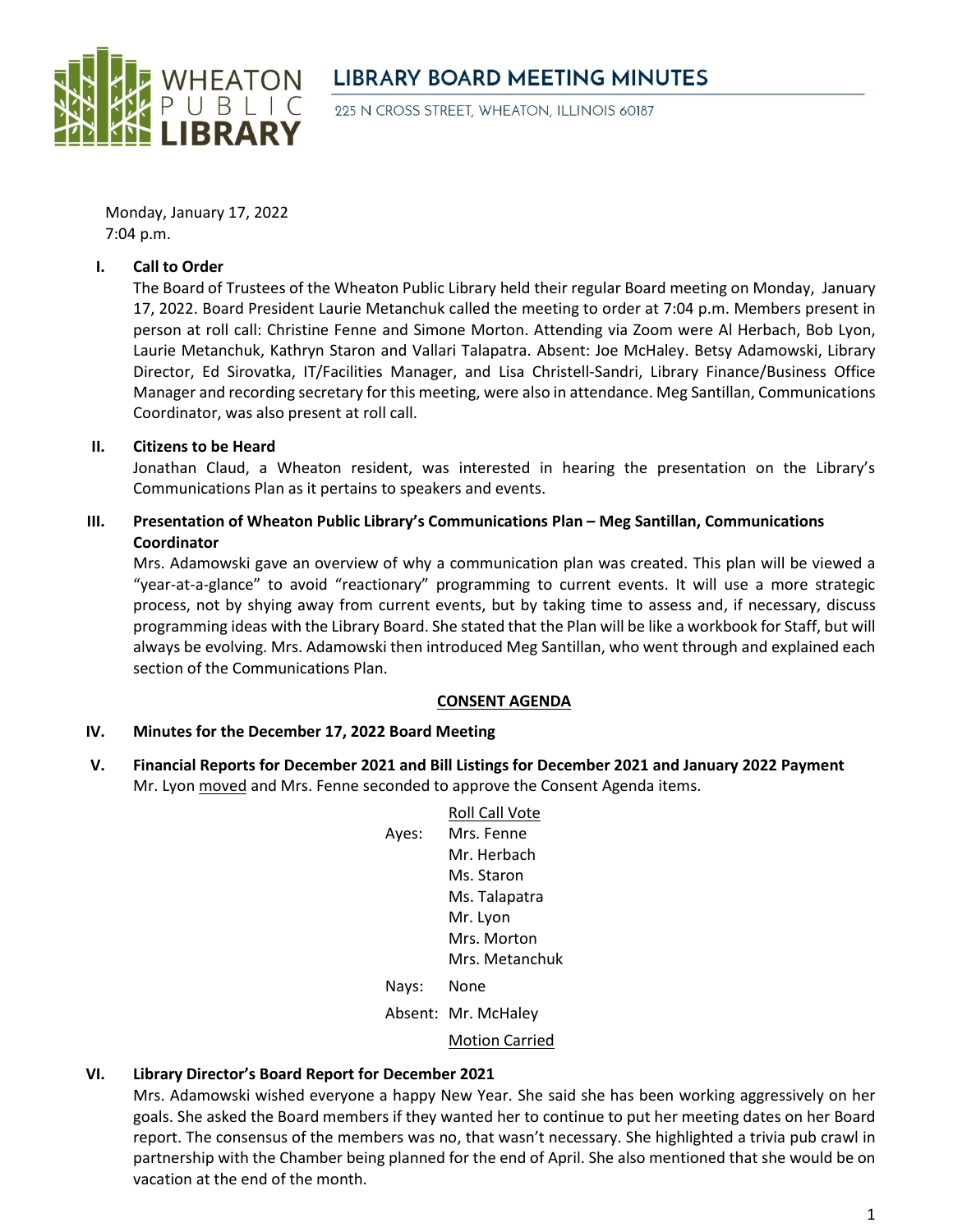WHEATON PUBLIC LIBRARY BOARD MEETING MINUTES January 17, 2022

#### **VII. Unfinished Business:**

### **A. West Side Project Update**

Mrs. Adamowski said the visioning plan is being finished up; the Studio GC architects, Nikki Bridges and Rick McCarthy, are having a meeting with the management staff this week and will attend the Board meeting in February to explain the visioning plan.

#### **VIII. New Business:**

## **A. WPL 2022 Endowment Fund - Discussion**

Mrs. Adamowski gave the history of the four funds that Wheaton Public Library has at the DuPage Foundation. She wants to have a representative from the Foundation come to discuss planning for the funds. Mrs. Adamowski is thinking of having a Fall fundraising event. She also would like to update the Giving Tree brochure. She said that there will be an iPad set-up next to the donor wall that will contain information on the donors/memorials. Mrs. Adamowski is planning to add a donor wall in Youth Services.

## **B. Motion to Approve the Annual Distribution of \$13,900 for the Adams Memorial Fund Remains in the Fund**

Ms. Talapatra moved and Mrs. Morton seconded to approve the motion.

|       | Roll Call Vote      |
|-------|---------------------|
| Ayes: | Mr. Lyon            |
|       | Mrs. Fenne          |
|       | Ms. Staron          |
|       | Mr. Herbach         |
|       | Ms. Talapatra       |
|       | Mrs. Morton         |
|       | Mrs. Metanchuk      |
| Nays: | None                |
|       | Absent: Mr. McHaley |

Motion Carried

**C. Motion to Approve that the Annual Distribution of \$2,900 for the Wheaton Public Library Agency Fund Remains in the Fund**

Ms. Staron moved and Mrs. Morton seconded to approve the motion.

Roll Call Vote Ayes: Ms. Talapatra Mr. Lyon Ms. Staron Mr. Herbach Mrs. Fenne Mrs. Morton Mrs. Metanchuk

Nays: None

Absent: Mr. McHaley

#### Motion Carried

**D. Motion to Approve that the Annual Distribution of \$1,700 for the Garbe Endowment Fund Remains in the Fund**

Mr. Herbach moved and Mrs. Fenne seconded to approve the motion.

## Roll Call Vote

#### Ayes: Mrs. Morton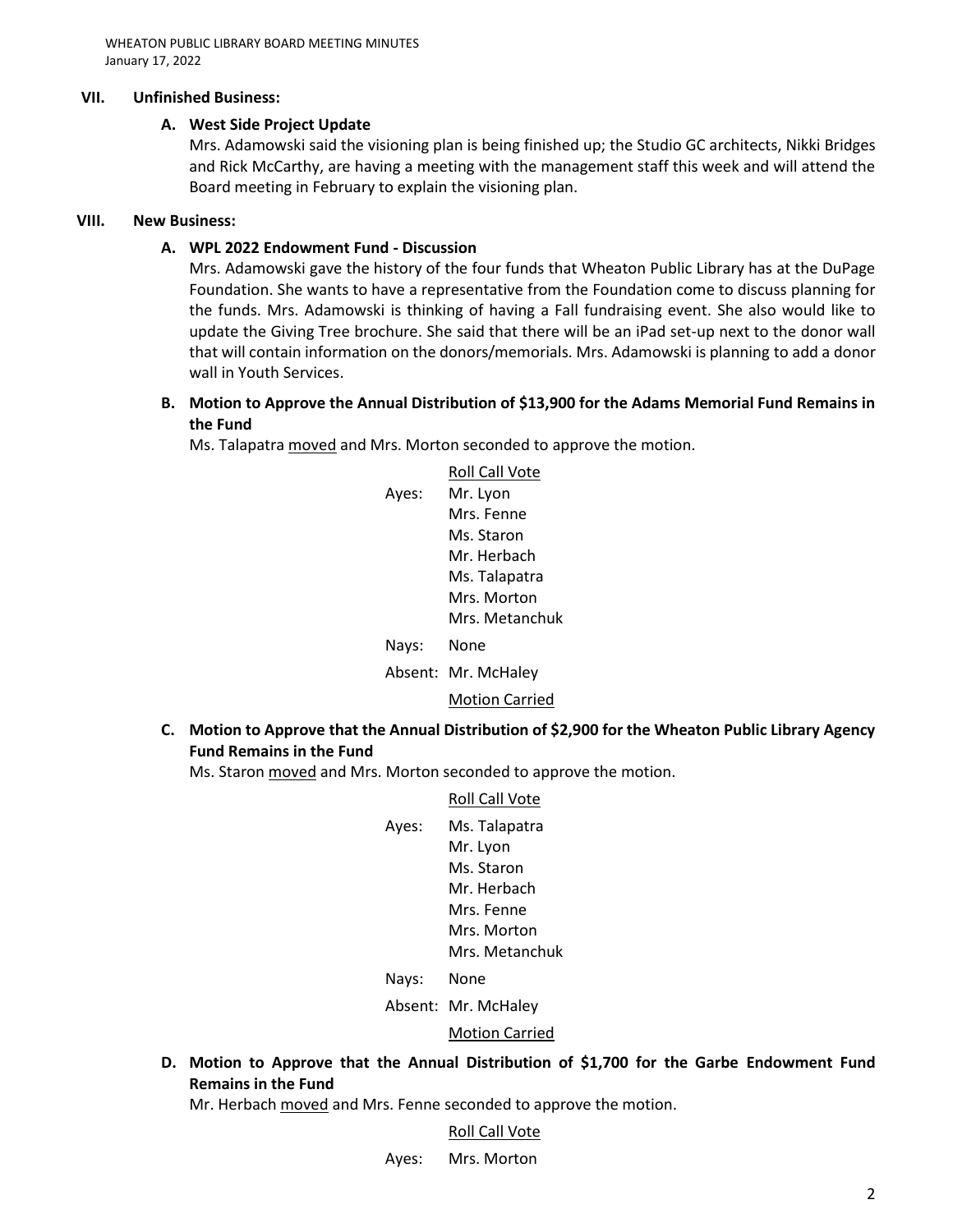Mr. Herbach Ms. Staron Mr. Lyon Mrs. Fenne Ms. Talapatra Mrs. Metanchuk

Nays: None

Absent: Mr. McHaley

Motion Carried

### **E. Motion to Approve 2022 Wheaton Public Library Meeting Dates**

Mrs. Metanchuk inquired as to whether the February Board meeting could be moved as it was on President's Day. Ms. Staron agreed that is was hard to attend meetings when kids are off of school. Mrs. Adamowski noted that the Library was open that day. Ms. Talapatra moved and Mr. Herbach seconded to approve the 2022 meeting dates as proposed.

#### Roll Call Vote

Ayes: Mrs. Morton Mr. Herbach Mr. Lyon Ms. Talapatra Mrs. Fenne Ms. Staron Mrs. Metanchuk Nays: None

Absent: Mr. McHaley

Motion Carried

**F. Motion to Approve Correction of Closed Minutes Date on Resolution R-02-21 – Release of Closed Session Minutes, Attachment A**

Mrs. Metanchuk moved and Mrs. Morton seconded to approve the motion.

Roll Call Vote

|       | Roll Call Vote      |
|-------|---------------------|
| Ayes: | Mr. Herbach         |
|       | Mrs. Fenne          |
|       | Mr. Lyon            |
|       | Ms. Staron          |
|       | Mrs. Morton         |
|       | Ms. Talapatra       |
|       | Mrs. Metanchuk      |
| Nays: | None                |
|       | Absent: Mr. McHaley |
|       | Motion Carried      |

#### **IX. Closed Session:**

**A. 5 ILCS 120/2 (c) (21): Discussion of minutes of meetings lawfully closed under this Act, whether of purposes of approval by the body of the minutes or semi-annual review of the minutes as mandated by Section 2.06**

At 8:18 p.m. Mr. Lyon moved and Mr. Herbach seconded to go into Closed Session.

Roll Call Vote

Ayes: Mrs. Fenne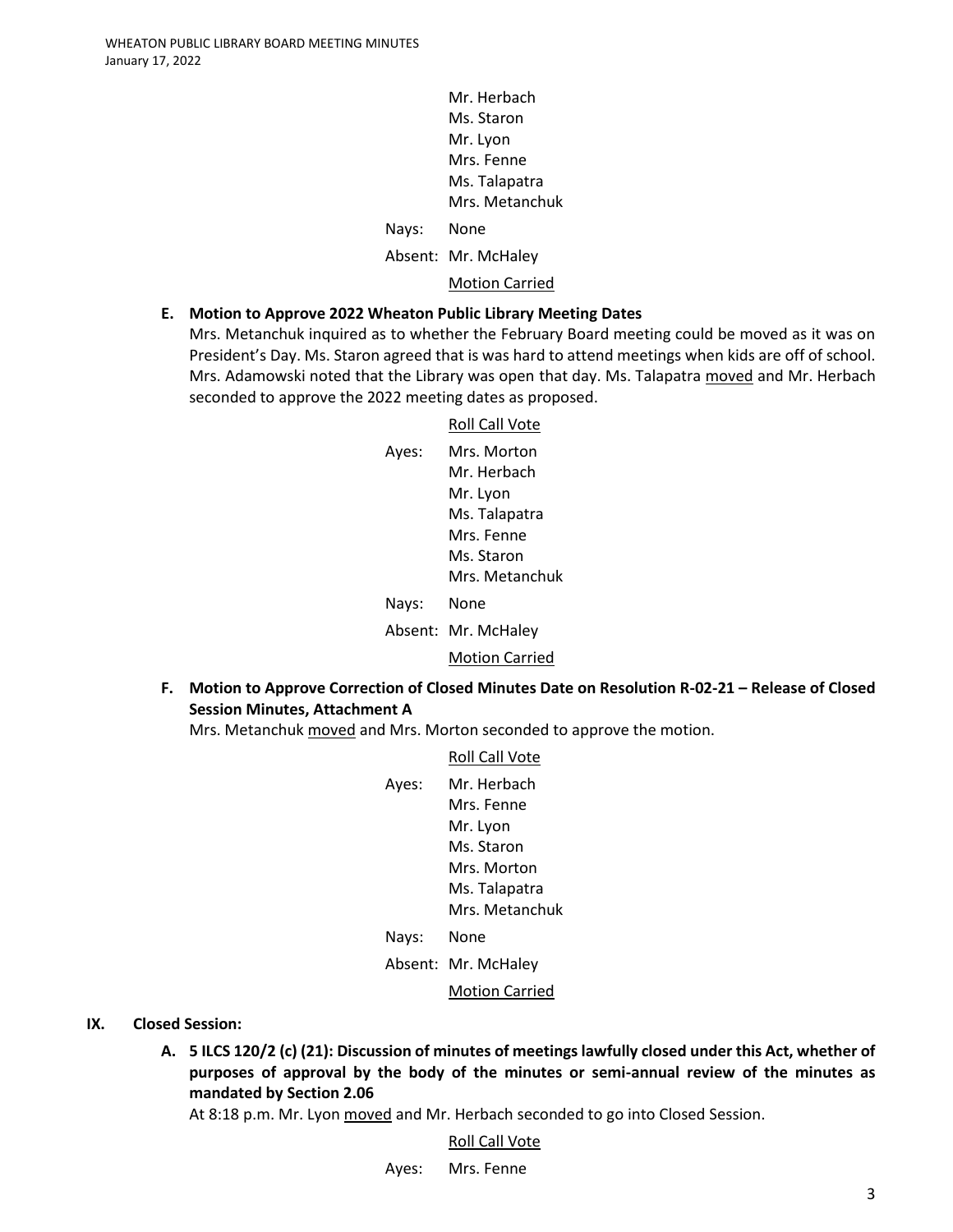Mr. Herbach Mr. Lyon Ms. Morton Ms. Staron Ms. Talapatra Mrs. Metanchuk

Nays: None

Absent: Mr. McHaley

Motion Carried

## **X. Return to Open Session**

The Board members returned to Open Session at 8:37 p.m.

- **A. Adopt R-01-22: Resolution Authorizing the Release of Closed Session Minutes** Mr. Lyon moved and Ms. Talapatra seconded to adopt R-01-22 (see attached)
- **B. Adopt R-01-22: Resolution Authorizing the Destruction of Audio or Video Recording of Closed Session Meetings**

Mr. Lyon moved and Ms. Staron seconded to adopt R-02-22 (see attached)

**XI. Board Member Comments (Round the Table)** None

## **XII. Adjournment**

There being no further business of the Wheaton Public Library Board of Trustees, Ms. Staron moved and Ms. Talapatra seconded that the meeting be adjourned. A voice vote was taken and the motion for adjournment carried at 8:41 p.m.

> Respectfully Submitted, Lisa Christell-Sandri Finance/Business Office Manager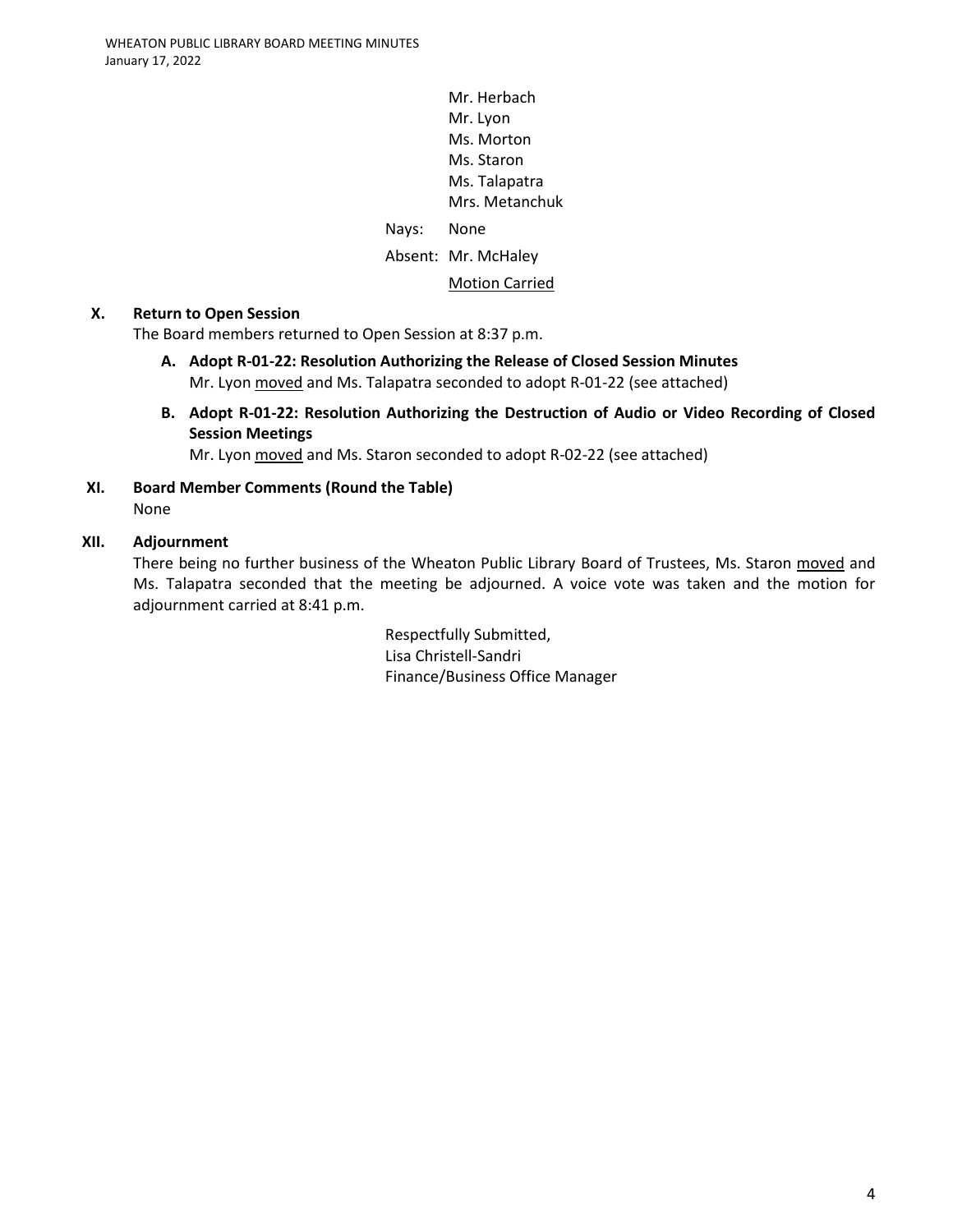## **RESOLUTION R-01-22 A RESOLUTION AUTHORIZING THE RELEASE OF CLOSED SESSION MINUTES**

WHEREAS, 5ILCS/120 2.06 (d) provides that minutes of closed sessions should be made public once a public body determines that it is no longer necessary to protect the public interests or the privacy of an individual by keeping the minutes confidential; and

WHEREAS, the Wheaton Public Library Board of Trustees, in open session, reviewed the minutes of past closed sessions currently kept in a closed file; and

WHEREAS, the Wheaton Public Library Board of Trustees has determined that a need for confidentiality still exists as to the minutes from the closed session meetings listed on Attachment "A" to this resolution; and

WHEREAS, the Wheaton Public Library Board of Trustees has further determined that the need for confidentiality no longer exists as to the review session minutes from the closed session meetings listed on Attachment "B" to this resolution and that these minutes should be made available for public inspection; and

NOW, THEREFORE, BE IT RESOLVED by the Library Board of Trustees of the City of Wheaton, Illinois, that the Library Director is hereby directed to place the following closed session minutes in an open file as listed on Attachment "B" to this resolution.

ADOPTED this 17th day of January 2022.

Mrs. Metanchuk Library Board President

ATTEST:

Mr. Herbach Vice President **Roll Call Vote Roll Call Vote** 

| Aves:   | Ms. Talapatra         |
|---------|-----------------------|
|         | Mr. Lyon              |
|         | Ms. Herhach           |
|         | Mrs. Morton           |
|         | Mrs. Fenne            |
|         | Ms. Staron            |
|         | Mrs. Metanchuk        |
| Nays:   | None                  |
| Absent: | Mr. McHaley           |
|         | <b>Motion Carried</b> |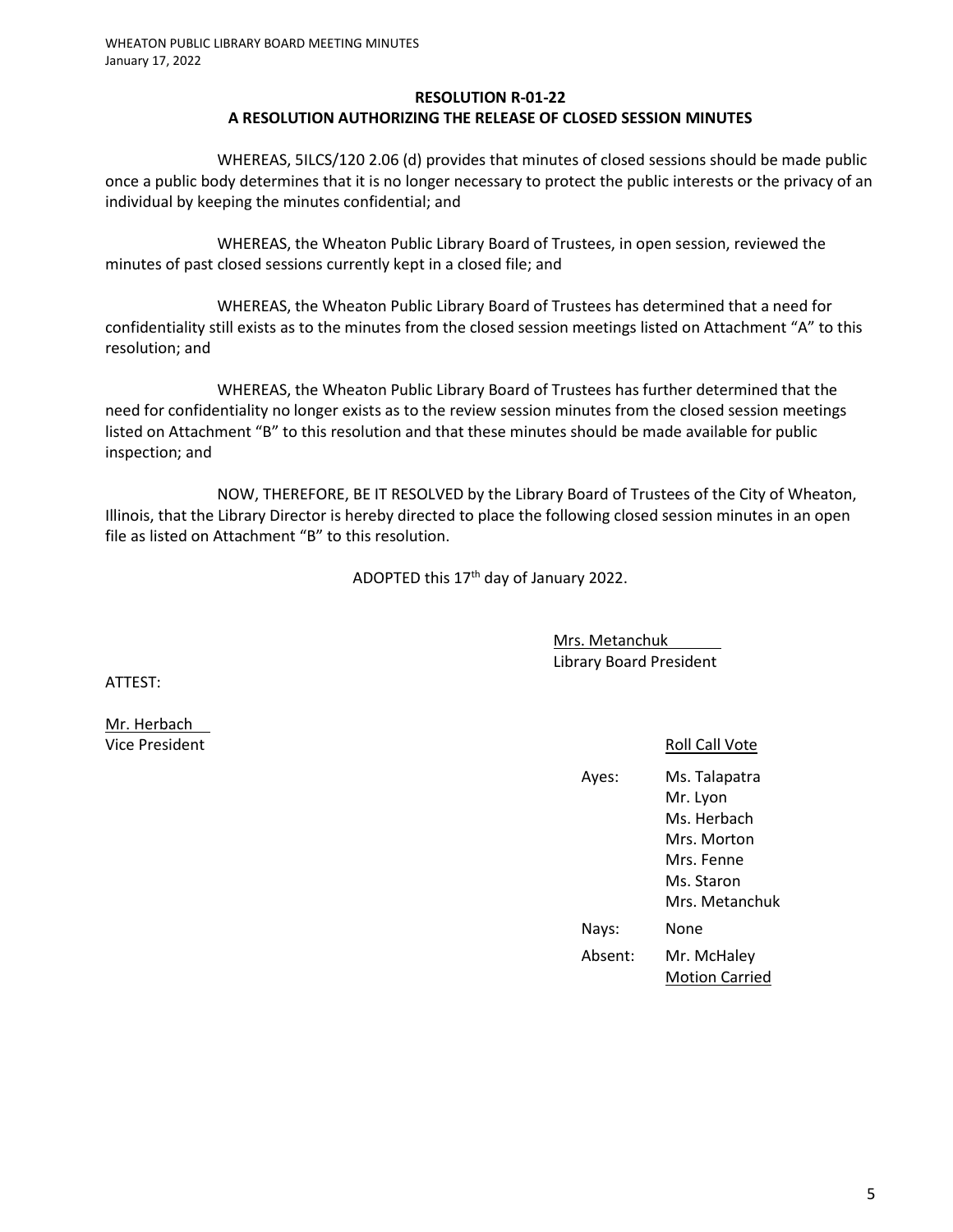## ATTACHMENT "A" –RESOLUTION R-01-22

(Minutes Not to be Released)

March 21, 2005

January 16, 2006 (Item II and III)

June 19, 2006

January 7, 2013

April 1, 2013

April 8, 2013

April 15, 2013

May 1, 2013 (A. and B.)

September 16, 2013

May 18, 2015 (Item X. b.)

March 19, 2018

June 21, 2021

November 15, 2021

December 20, 2021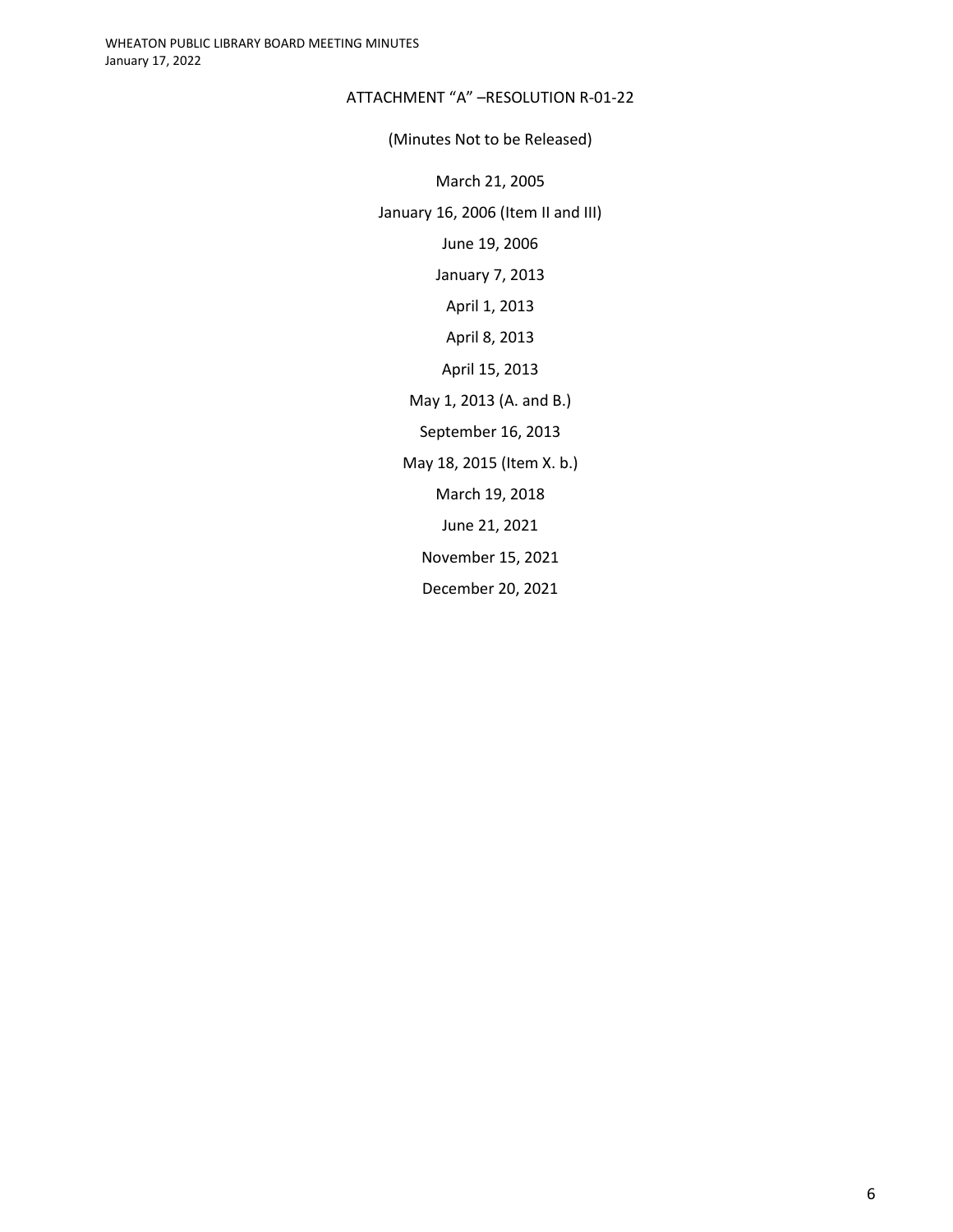## ATTACHMENT "B" – RESOLUTION R-03-21

## (Minutes to be Released)

None